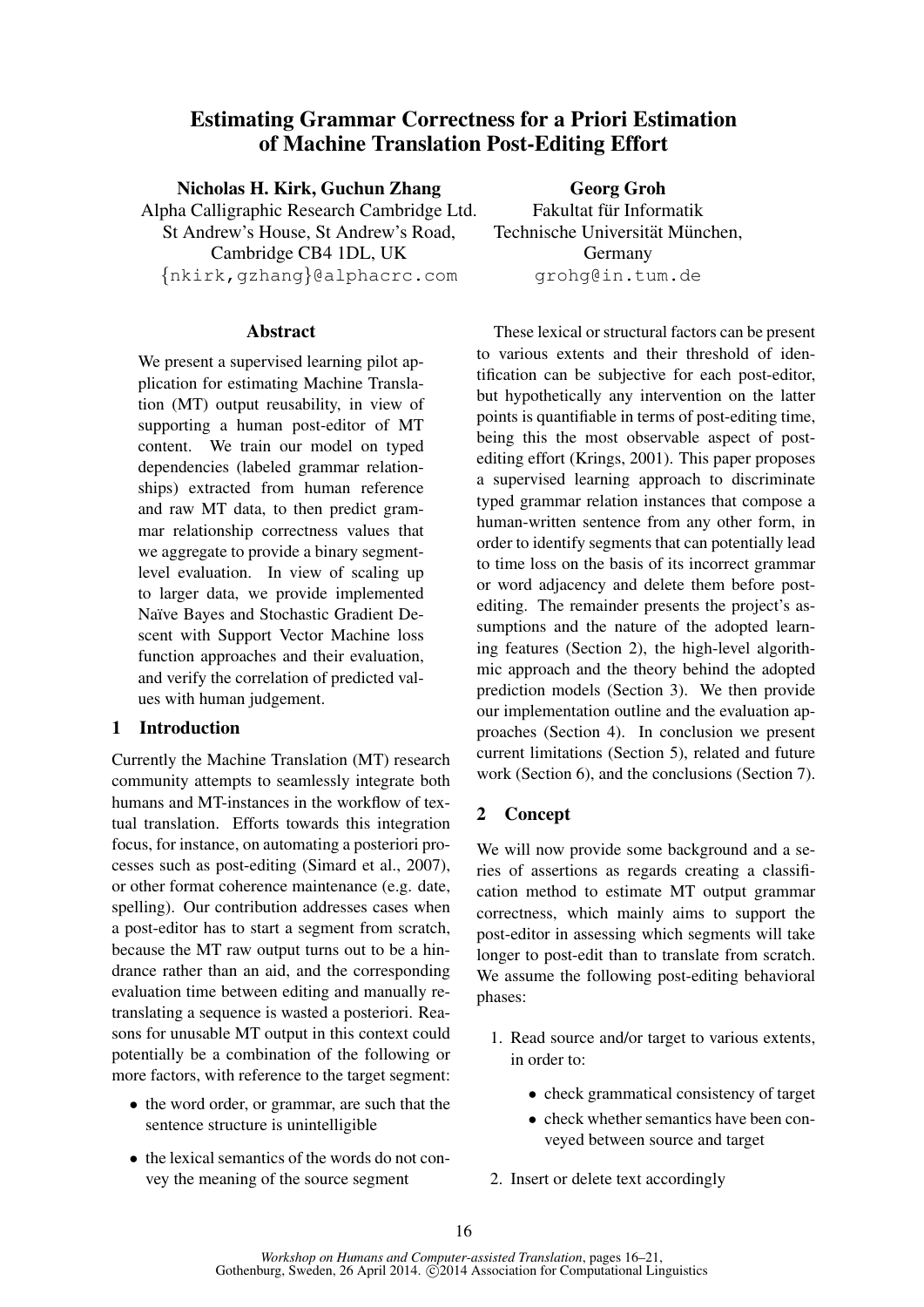Given the lack of robust adequacy understanding methods (i.e. verifying meaning conveyance), we will perform analysis at a grammar and word order level, and for this we will seek a grammarrelated formalism that is informative, scalable and robust to multiple, potentially unseen grammar instance variants. We therefore exploit typed dependencies (De Marneffe and Manning, 2008), a labeled, directed grammar relationship among pairs of words, which provides information on the order of arguments and their relationship type. Figure 1 shows words of a segment instance, and for each of these the unary and binary predicates of Part-Of-Speech tagging and typed dependency, respectively.



Figure 1: Example of words that compose a segment instance, their typed dependencies (illustrated as labeled directed edges), and the Part-Of-Speech (POS) tags.

## 3 Algorithm

Having discussed our aim and the required informativeness, we present a pipeline for both training a hypothesis model and the prediction itself (Figure 2). The process comprises a typed dependency extraction module (M1) that, given a set of sentences from a test or training text, provides instances of grammar relationships in the form of two word arguments  $(\arg l, \arg l)$ and a type label (deptype), which we will adopt as features. In the training phase, a training module (M2) labels the feature data obtained from  $\{trainHuman\}$  instances as 1, and from  ${trainHuman \ (trainMT)$  as 0, where  $\ \i$  is the set difference operator. We therefore consider any typed dependency instance that does not appear in the human reference text as 'bad'. This assumption holds when training on large datasets that comprise different grammar variants. From such labeled dataset, M2 then formulates a hypothesis model. More details on generating the hypothesis are provided in the next paragraph. During a test phase, various instances of a prediction module (M3) exploit such hypothesis model



Figure 2: Abstract implementation pipeline for training the hypothesis model (in bold), and for the prediction itself of a typed dependency-based segment reusability estimator.

to predict the grammar relationship goodness values of  $td_{1,s_i} \ldots td_{k,s_i}$  for a sentence  $s_i$  and its typed dependencies  $td_1 \ldots td_k$ , for all sentences  $s_i \in \{s_1 \dots s_n\}.$  A final phase (M4) aggregates the output predictions of grammar relationships for each sentence, in order to construct segmentlevel estimations (Equation 1).

$$
P_{s_i} = \frac{1}{k} \sum_{j=1}^{k} P_{td_{j,s_i}} \tag{1}
$$

Hypothesis Model Given our aim to achieve method robustness and breadth of applicability, and that context abstraction is potentially achievable since correctness of a grammar relationship is not dependent on neighbouring dependencies, we train on a high number of diverse training instances. In order to obtain a reduction in time and space complexity, we approximate our hypothesis by making sample independence assumptions, such as the Naïve Bayes (NB) approach (Good, 1965). NB is a model that assumes feature independence, i.e. the 'naiveness' implies that every feature  $F_i$  is conditionally independent of every other feature  $F_i$  for  $j \neq i$  given the class C. Equation 2 describes the core of all current NB variants.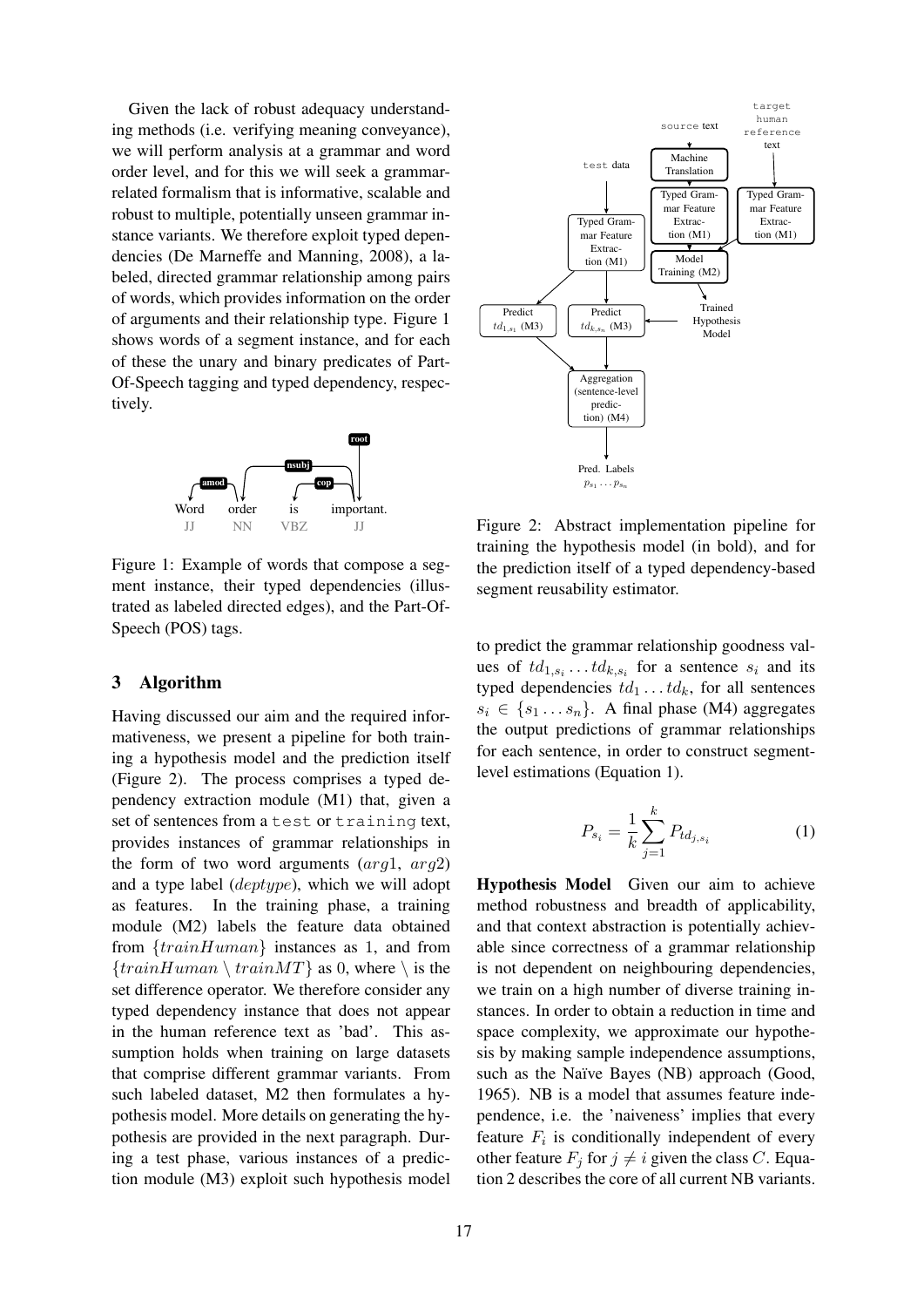$$
p(C|F_1...F_n) \propto p(C) \prod_{i=1}^n p(F_i|C) \qquad (2)
$$

Such generative model is efficient and requires just one linear iteration for training, hence its suitability for large input scaling. Unfortunately, the modeling assumptions that enable efficient computability come at the expense of accuracy. More precisely, NB-based methods maximize likelihood conditioned only over the class label C, and not over the set of all other remaining features, and as a result its effectiveness is often outperformed by discriminative classifiers such as Support Vector Machines (SVM) (Crammer and Singer, 2002; Puurula, 2012). However, given its high efficiency and scalability, we will use NB as our primary model and compare it with an algorithm that has deeper modeling assumptions, but exploits inference approximation to reduce complexity, namely SVM with Stochastic Gradient Descent for parameter finding. Approximated inference is often achieved via traditional gradient descent methods (see Equation 3 for linear classification or regression approaches) that are largely used, first-order, stepwise optimization algorithms that seek minima of a problem with large dimensionality and unknown convexity status.

$$
w_{t+1} = w_t - \gamma_t \frac{1}{n} \sum_{i=1}^n \nabla_w Q(z_t, w_t)
$$
 (3)

where our objective is to iteratively minimize, given an initial parameterization (starting point  $w_0$ , number of iterations, step length  $\gamma_0$ ), and a function  $Q(w)$ , or more specifically when within the machine learning context, an *empirical risk*  $E_n(f)$ , defined as:

$$
Q(w) = E_n(f) = \frac{1}{n} \sum_{i=1}^{n} l(f(x_i), y_i)
$$
 (4)

where in turn  $l(\hat{y}, y)$  is a *loss function* that quantifies the cost of predicting  $\hat{y}$  when the actual answer is y. One advantage is computational efficiency, while the disadvantages include the inability to provide certainty of termination or result determinism. Recent literature partially circumvents these problems (Hager and Zhang, 2005), and the use of such family of algorithms has been rediscovered for large scale data learning, whose applications prefer approximate over exact inference, by using a stochastic variant (Equation 5) of the traditional method (Zhang, 2004; Bottou, 2010), which samples a subset of the training data.

$$
w_{t+1} = w_t - \gamma_t \nabla_w Q(z_t, w_t)
$$
 (5)

We adopt a *hinge loss* function for Support Vector Machine (SVM) classification, a method which has proven to be reliable for elaborating high scale, sparsely distributed instance vector applications that have dense concept vectors (Joachims, 1998; Rosasco et al., 2004).

## 4 Implementation & Evaluation

As a proof-of-concept and means of evaluation, we constructed a Java prototype that implements the pipeline in Figure 2, by making use of the Moses process (Koehn et al., 2007) for machine translation, the Stanford Parser (De Marneffe and Manning, 2008) for typed dependency extraction, the API of the general-purpose machine learning analysis platform Weka (Hall et al., 2009) for training and prediction, and ad-hoc implementations of the remaining specified modules. Typed dependency extraction is possible by feeding a pre-trained language-specific Probabilistic Context-Free Grammar (PCFG) into the parser, which is a model that defines probabilistic grammar production rules for such language. Such a model is trained beforehand on a large, syntactically annotated text corpus (i.e. a treebank) (Jelinek et al., 1992).

#### 4.1 Experiment

We used our prototype on a subset of the Europarl test data (Koehn, 2005), extracting 536404 instances from 11270 human reference lines, and from 11270 machine-translated lines that share the same source. Our Naive Bayes algorithm (using word frequencies, no pruning) required 1.08 seconds to formulate a hypothesis model, versus the 28613.64 seconds required for the construction of a Stochastic Gradient Descent model (hinge loss function for SVM, step length 0.01, 500 steps, no pruning). A 10-fold cross validation on the training set provided a correct instance classification of 67.0168% for NB model, versus the 66.0118% of the SGD model. Table 1 provides further statistics of the latter evaluations.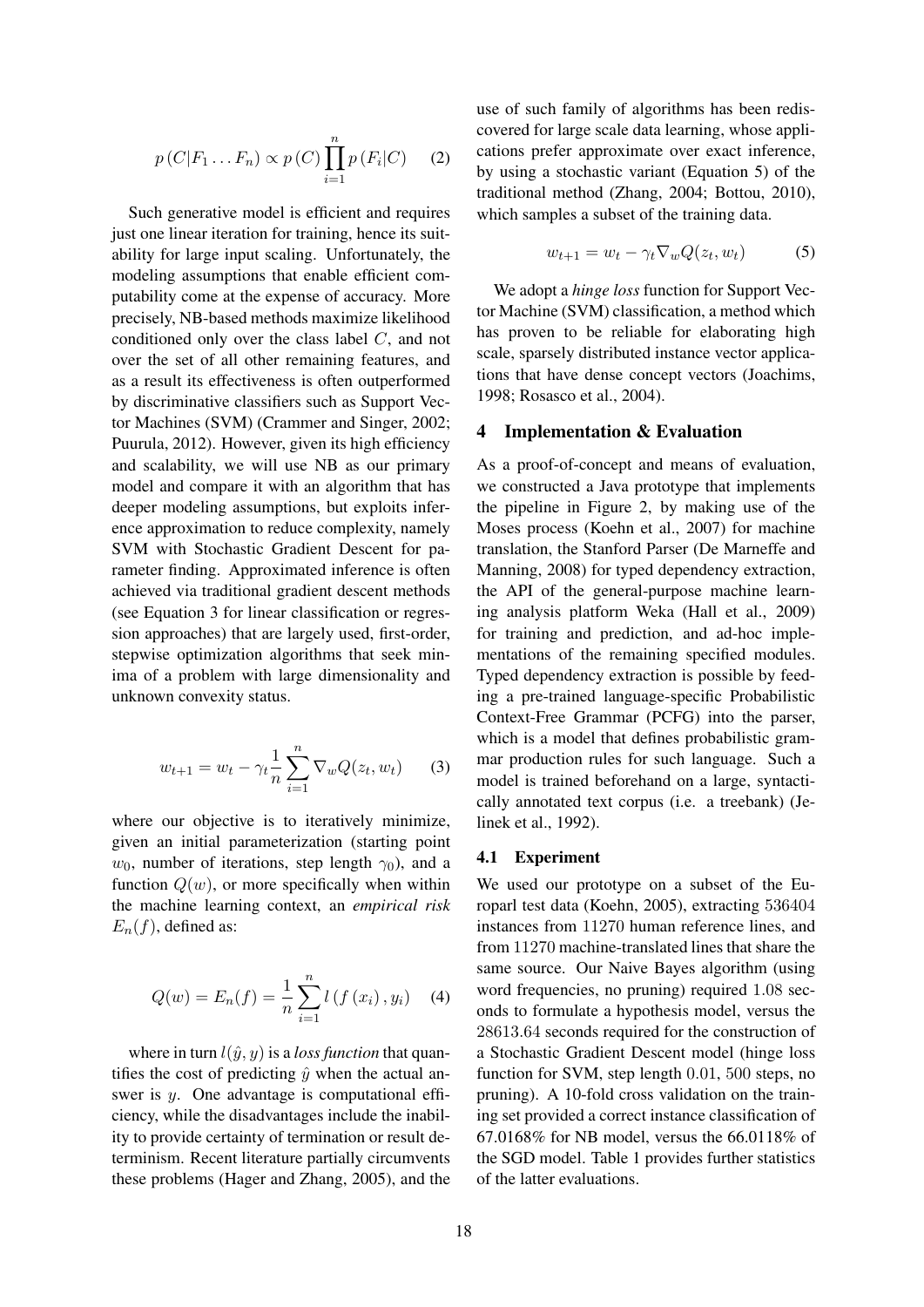|            |        | Precision | Recall | $F-1$ |
|------------|--------|-----------|--------|-------|
| NB         | 'good' | 0.665     | 0.839  | 0.742 |
|            | 'bad'  | 0.683     | 0.451  | 0.543 |
| <b>SGD</b> | 'good' | 0.646     | 0.883  | 0.746 |
|            | 'bad'  | 0.709     | 0.370  | 0.487 |

Table 1: Precision and recall values of the 10-fold cross validation for both NB and SGD methods

## 4.2 Correlation with Human Judgement

We organized a survey among post-editors to gather human judgement values on a small set of 80 segments, for independent analysis and for comparison with machine predicted labels. Four translators with different experience level (in terms of years,  $10+,5,1+, 1$ ) evaluated a questionnaire of 80 Europarl-domain segments. Half of these were official human reference Europarl segments, while the other half were MT processed  $FR \rightarrow EN$  segments. The process first involved a binary labeling task {aid|hindrance} (two instances of results are in Figure 3), and the second a phase assigning a mark  $\{0...10\}$  to define its level of usefulness. Together with the  $lineNumber$ , we will consider these three features and their data as the human judgement dataset. By aggregating the human binary evaluations with a majority vote and comparing these with the sentence-level prediction of our system, *NB correctly classified 82.5% of the segments, while SGD classified 83.75%*.

Preliminary clustering analysis on the latter confirmed the intuitive idea of the subjectivity of this kind of reusability evaluation for each translator. An unsupervised categorization was performed using an Expectation Maximization (EM) of Gaussian mixtures on the human judgement survey dataset, to understand distributional properties and use this as a basis to evaluate how the prototype results correlate with human judgement. Starting with a human-only dataset and no initial prior, the EM algorithm estimated by crossvalidation only one homogeneous cluster. By then providing the number of clusters (i.e. the number of human translators, 4), the cluster evaluation assignments were not aligned with the number of instances present for each translator, which implies post-editor behavior indistinguishability via this method. Once machine predicted samples are added to the evaluation set, a further step is to verify whether the cluster assignments are within an acceptable neighborhood of the previous cluster assignment values. As shown in Table 2, cluster assignment percentages of NB predicted labels are closer to the original cluster assignments from the training set than SGD value-based cluster assignments. The clustering approach described will be used as a preliminary method for effectiveness evaluation, i.e. by evaluating the extent to which machine predicted values are a mixture of human behavior data based on the cluster assignment value distance from the generating model values.

| label                       | eval.: human |          | eval.: NB |         | eval.: SGD |         |
|-----------------------------|--------------|----------|-----------|---------|------------|---------|
| $\theta$                    | 179          | $(56\%)$ | 52        | (65%)   | 58         | (73%)   |
|                             | 24           | $(8\%)$  | 3         | (4%)    |            | (3%)    |
| $\mathcal{D}_{\mathcal{A}}$ | 52           | $(16\%)$ |           | $(9\%)$ |            | (3%)    |
|                             | 65           | $(20\%$  |           | (23%    |            | $23\%)$ |

Table 2: Evaluation data obtained with the cluster model generated from the human judgement dataset, with the number of clusters defined as 4.

1) on the issue of Jerusalem , they have shown in a spirit of openness and a capacity for listening hopeless . 2) that is completely disproportionate and it does no favours for the peace process .

Figure 3: Examples of segments classified as 'bad' (1) and 'good' (2) by all the post-editors of the experiment described in Section 4.2.

### 5 Limitations

Method robustness would imply that the grammar relationships under test are known, or that the prediction algorithm reacts well to unseen data. Figure 4 presents an example that shows how typed dependencies of two related sentences (namely reference and MT output of the same source) and the word usage itself can be scarcely related, or not overlap. This highlights that we cannot assume training coverage of the typed dependencies in the test segment, even if the contained words are present in the training set in multiple grammatical contexts. This stresses the importance of the scaling requirement and the complexity reduction measures stated in Section 3, in order to train diverse grammatical instance variants. A further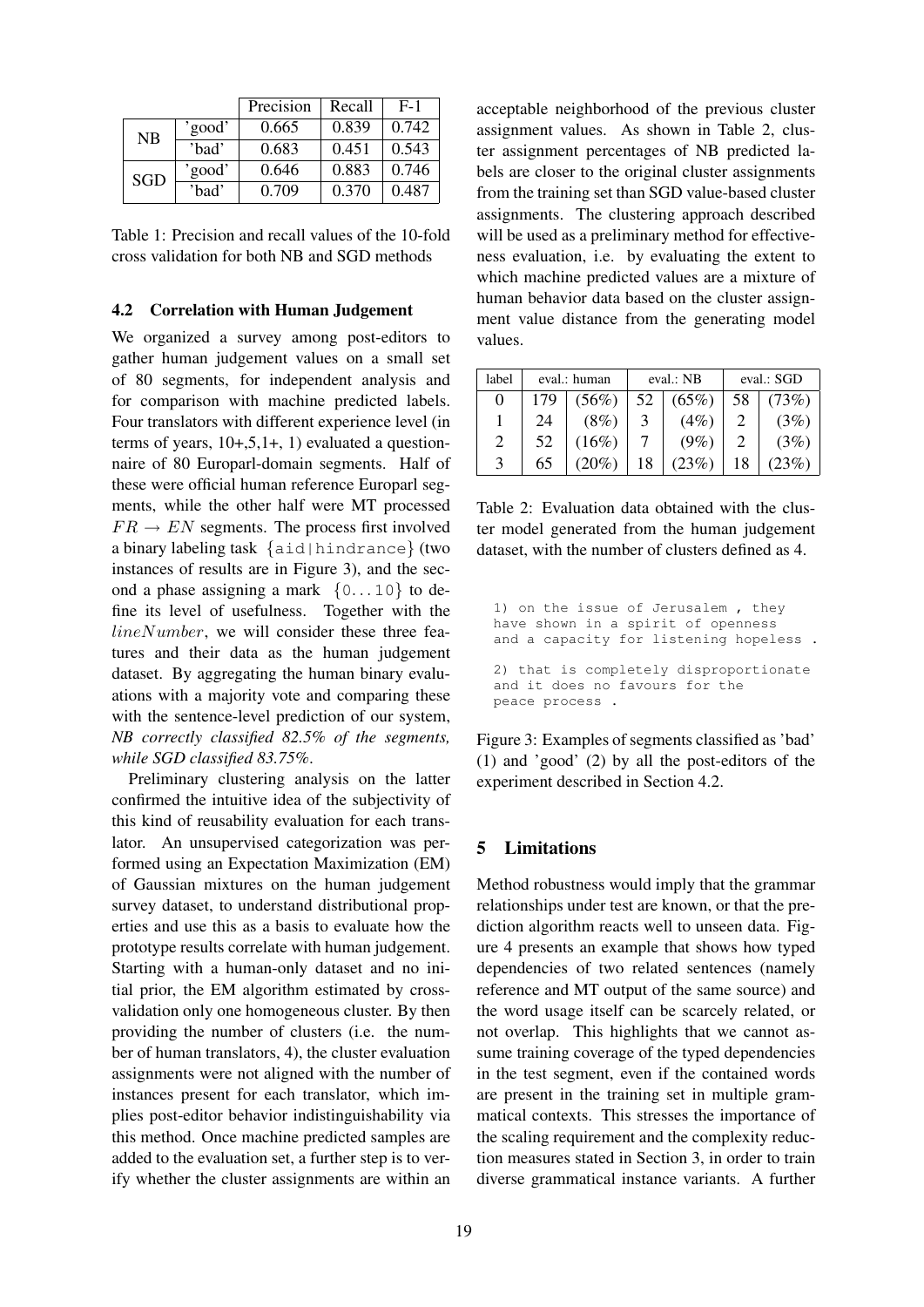aspect to consider with the Naïve Bayes formulation is that the model defines a likelihood for each entry conditioned on an unconditional class probability, which is correlated to the ratio of 'bad' and 'good' grammar relationships present in the training set. This information usage decreases robustness, as the model captures quality information of the MT instance, which can be subject to variability (e.g. the language pair, MT instance setup).



Figure 4: Human reference and raw MT output derived from the test subset of Europarl FR-EN corpus, which show typed dependency relationships, the words, and related part-of-speech tags that highlight possible word usage variance

## 6 Related & Future Work

In order to estimate MT output quality, literature in the past has traditionally compared an automatically translated sentence to one or more human text references (Papineni et al., 2002), while other work has exploited unlabeled dependencies in order to take into account legitimate grammatical or lexical choice variations (Liu and Gildea, 2005). Other work improves the classification effectiveness of the latter by considering typed dependencies (Owczarzak et al., 2007). Some data-driven, referenceless evaluation approaches to learning human judgement have been introduced (Corston-Oliver et al., 2001), which exploit syntactic features and linguistic indicators (Gamon et al., 2005), but have also been combined with typed dependency features (He and Way, 2009). Estimation of post-editing effort is a growing concern addressed by Confidence Estimation (CE) (Specia, 2011), but so far, to the best of our knowledge, work within the domain performs supervised learning of statistical linguistic features (Felice and Specia, 2012), but not of dependency features, i.e. the main focus of this

contribution. Previous quality estimation methods differ in nature from the presented view, given that they attempt to predict a discrete level of postediting effort (Bojar et al., 2013), more subject to annotation subjectivity, or to perform binary classification (Hardmeier, 2011), but do not focus on segment reusability estimation. Future work will focus on testing the hypothesis modeling and feature extraction for scalability on larger contextabstract data, and verifying the distinguishability of predicted values from more human-annotated judgements using the method stated in Section 4.2. Time gain values have not yet been acquired given the unusability of the time productivity metrics currently favored, which do not exhibit direct correlation with real PE time, and are also focus of future investigations. Futhermore, evaluation on the WMT Quality Estimation Shared Task datasets will be performed, for comparisons with state of the art methods of post-editing effort quantification (Bojar et al., 2013).

## 7 Conclusions

The presented pilot study proposes a grammarbased analysis for categorizing MT output in terms of whether it is an aid or a hindrance to the posteditor. Our contributions are mainly the (i) use of typed dependency learning for binary evaluation of confidence estimation and (ii) the analysis of adequate algorithmic solutions to achieve its scalability and context abstraction. Preliminary results show that aggregation of predictions operated at a typed dependency level provide an evaluation that resembles the segment-level judgement displayed by post-editors. Futhermore, for the hypothesis models created on the dataset tested, Naïve Bayes outperformed Stochastic Gradient Descent with hinge loss for Support Vector Machine in terms of training efficiency, and is on a par regarding classification effectiveness. We have showed the preliminary advantages of typed dependency-based estimation in terms of context abstraction, which provides a novel type of assistance to human posteditors and correlates with post-editing cost rather than commonly analyzed linguistic metrics.

## References

Ondřej Bojar, Christian Buck, Chris Callison-Burch, Christian Federmann, Barry Haddow, Philipp Koehn, Christof Monz, Matt Post, Radu Soricut, and Lucia Specia. 2013. Findings of the 2013 Work